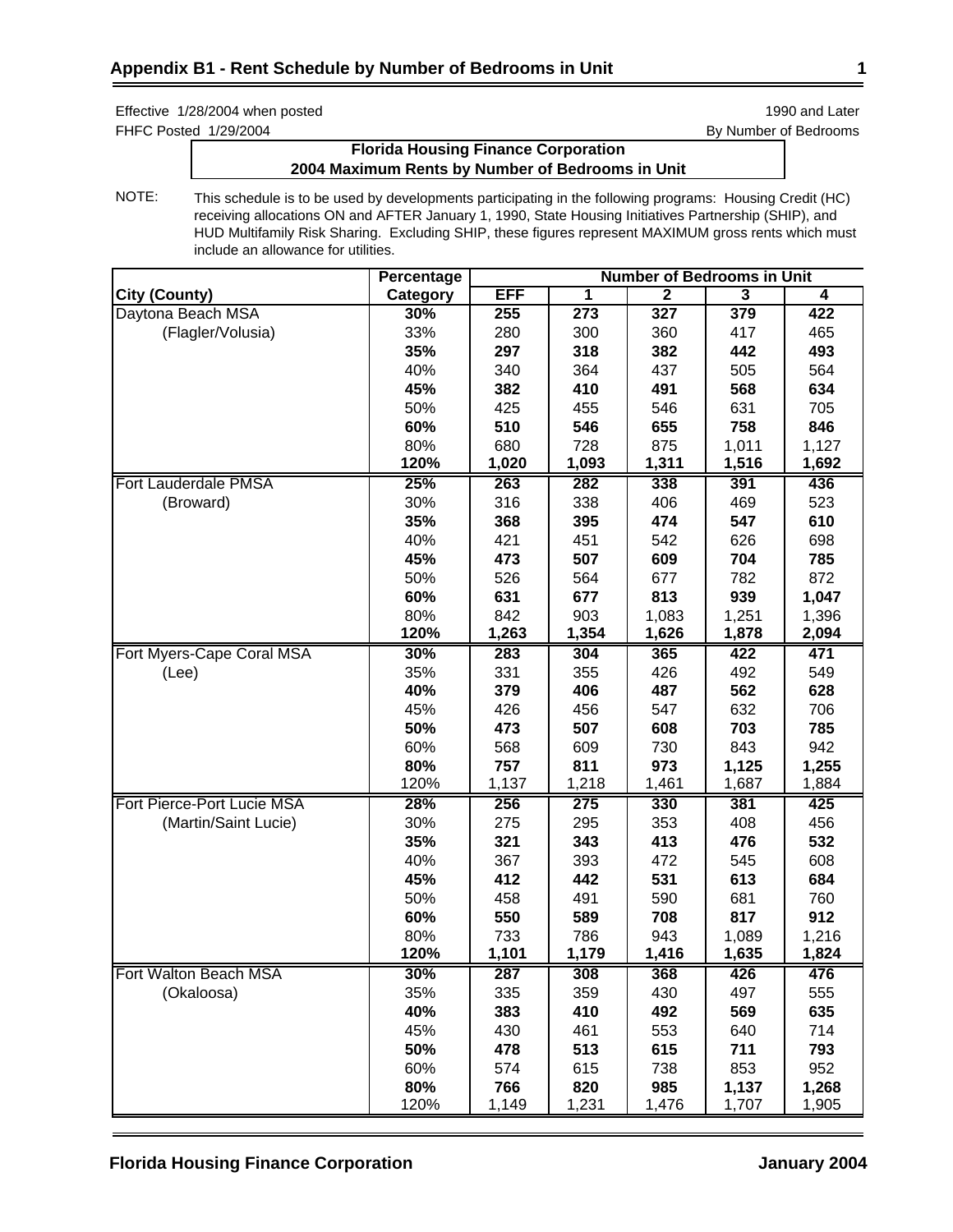Effective 1/28/2004 when posted is a state of the state of the state 1990 and Later 1990 and Later FHFC Posted 1/29/2004 **By Number of Bedrooms** 

# **Florida Housing Finance Corporation 2004 Maximum Rents by Number of Bedrooms in Unit**

|                           | <b>Percentage</b> |            | <b>Number of Bedrooms in Unit</b> |                |                         |       |  |
|---------------------------|-------------------|------------|-----------------------------------|----------------|-------------------------|-------|--|
| <b>City (County)</b>      | Category          | <b>EFF</b> | 1                                 | $\overline{2}$ | $\overline{\mathbf{3}}$ | 4     |  |
| Gainesville MSA           | 30%               | 273        | 293                               | 352            | 406                     | 453   |  |
| (Alachua)                 | 33%               | 301        | 322                               | 387            | 447                     | 499   |  |
|                           | 35%               | 319        | 342                               | 411            | 475                     | 530   |  |
|                           | 40%               | 365        | 391                               | 470            | 543                     | 606   |  |
|                           | 45%               | 410        | 440                               | 528            | 610                     | 681   |  |
|                           | 50%               | 456        | 489                               | 587            | 678                     | 757   |  |
|                           | 60%               | 547        | 587                               | 705            | 814                     | 909   |  |
|                           | 80%               | 731        | 783                               | 940            | 1,085                   | 1,211 |  |
|                           | 120%              | 1,095      | 1,174                             | 1,410          | 1,629                   | 1,818 |  |
| Jacksonville MSA          | 28%               | 277        | 297                               | 356            | 411                     | 459   |  |
| (Clay/Duval/              | 30%               | 297        | 318                               | 382            | 441                     | 492   |  |
| Nassau/Saint Johns)       | 35%               | 346        | 371                               | 445            | 514                     | 574   |  |
|                           | 40%               | 396        | 424                               | 509            | 588                     | 657   |  |
|                           | 45%               | 445        | 477                               | 572            | 662                     | 739   |  |
|                           | 50%               | 495        | 530                               | 636            | 735                     | 821   |  |
|                           | 60%               | 594        | 636                               | 763            | 882                     | 985   |  |
|                           | 80%               | 792        | 848                               | 1,018          | 1,177                   | 1,312 |  |
|                           | 120%              | 1,188      | 1,273                             | 1,527          | 1,765                   | 1,971 |  |
| Lakeland-Winter Haven MSA | 30%               | 246        | 264                               | 317            | 366                     | 408   |  |
| (Polk)                    | 33%               | 271        | 290                               | 348            | 403                     | 449   |  |
|                           | 35%               | 287        | 308                               | 370            | 427                     | 476   |  |
|                           | 40%               | 329        | 352                               | 423            | 489                     | 545   |  |
|                           | 45%               | 370        | 396                               | 475            | 550                     | 613   |  |
|                           | 50%               | 411        | 440                               | 528            | 611                     | 681   |  |
|                           | 60%               | 493        | 528                               | 634            | 733                     | 817   |  |
|                           | 80%               | 657        | 705                               | 846            | 977                     | 1,090 |  |
|                           | 120%              | 987        | 1,057                             | 1,269          | 1,467                   | 1,635 |  |
| Melbourne-Titusville-     | 28%               | 268        | 287                               | 344            | 398                     | 444   |  |
| Palm Bay MSA              | 30%               | 287        | 308                               | 368            | 426                     | 476   |  |
| (Brevard)                 | 35%               | 335        | 359                               | 430            | 497                     | 555   |  |
|                           | 40%               | 383        | 410                               | 492            | 569                     | 635   |  |
|                           | 45%               | 430        | 461                               | 553            | 640                     | 714   |  |
|                           | 50%               | 478        | 513                               | 615            | 711                     | 793   |  |
|                           | 60%               | 574        | 615                               | 738            | 853                     | 952   |  |
|                           | 80%               | 766        | 820                               | 985            | 1,137                   | 1,268 |  |
|                           | 120%              | 1,149      | 1,231                             | 1,476          | 1,707                   | 1,905 |  |
| Miami PMSA                | 30%               | 276        | 296                               | 356            | 410                     | 458   |  |
| (Dade)                    | 33%               | 304        | 326                               | 391            | 452                     | 504   |  |
|                           | 35%               | 322        | 346                               | 414            | 479                     | 534   |  |
|                           | 40%               | 369        | 395                               | 474            | 548                     | 611   |  |
|                           | 45%               | 415        | 444                               | 533            | 616                     | 687   |  |
|                           | 50%               | 461        | 494                               | 592            | 685                     | 763   |  |
|                           | 60%               | 553        | 593                               | 711            | 822                     | 916   |  |
|                           | 80%               | 737        | 790                               | 948            | 1,096                   | 1,222 |  |
|                           | 120%              | 1,107      | 1,186                             | 1,422          | 1,644                   | 1,833 |  |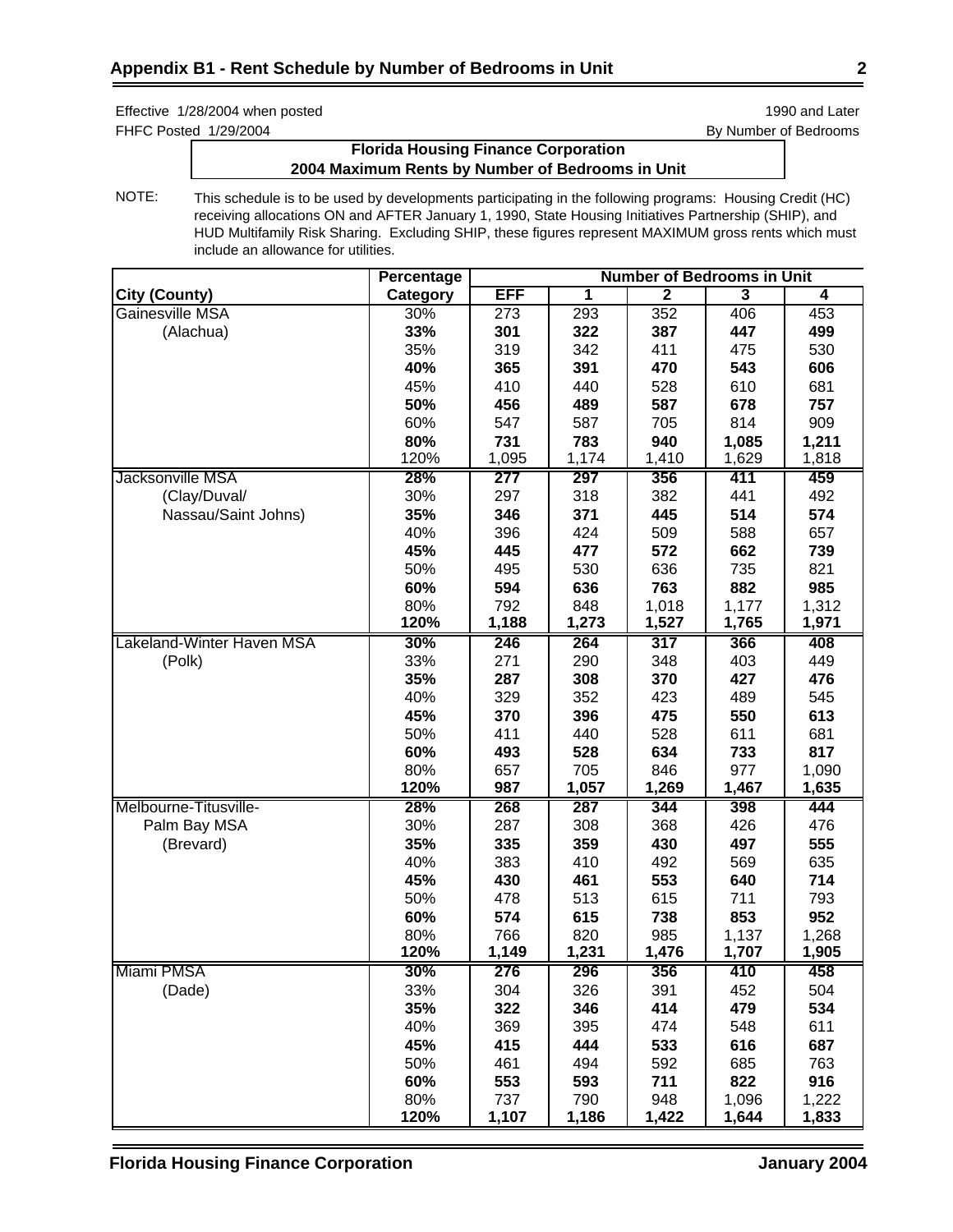FHFC Posted 1/29/2004 **By Number of Bedrooms** 

# **Florida Housing Finance Corporation 2004 Maximum Rents by Number of Bedrooms in Unit**

|                       | Percentage | <b>Number of Bedrooms in Unit</b> |       |                |                         |       |
|-----------------------|------------|-----------------------------------|-------|----------------|-------------------------|-------|
| <b>City (County)</b>  | Category   | <b>EFF</b>                        | 1     | $\overline{2}$ | $\overline{\mathbf{3}}$ | 4     |
| Naples MSA            | 25%        | 305                               | 327   | 392            | 453                     | 506   |
| (Collier)             | 30%        | 366                               | 392   | 471            | 544                     | 607   |
|                       | 35%        | 427                               | 458   | 549            | 635                     | 708   |
|                       | 40%        | 489                               | 523   | 628            | 726                     | 810   |
|                       | 45%        | 550                               | 588   | 706            | 816                     | 911   |
|                       | 50%        | 611                               | 654   | 785            | 907                     | 1,012 |
|                       | 60%        | 733                               | 785   | 942            | 1,089                   | 1,215 |
|                       | 80%        | 977                               | 1,046 | 1,256          | 1,451                   | 1,618 |
|                       | 120%       | 1,467                             | 1,570 | 1,884          | 2,178                   | 2,430 |
| Ocala MSA             | 30%        | 226                               | 242   | 291            | 336                     | 376   |
| (Marion)              | 35%        | 264                               | 283   | 340            | 393                     | 438   |
|                       | 40%        | 302                               | 324   | 389            | 449                     | 501   |
|                       | 45%        | 339                               | 364   | 437            | 505                     | 563   |
|                       | 50%        | 377                               | 405   | 486            | 561                     | 626   |
|                       | 60%        | 453                               | 486   | 583            | 674                     | 751   |
|                       | 80%        | 605                               | 648   | 777            | 898                     | 1,002 |
|                       | 120%       | 906                               | 972   | 1,167          | 1,348                   | 1,503 |
| Orlando MSA           | 28%        | 268                               | 287   | 344            | 398                     | 444   |
| (Lake/Orange/         | 30%        | 287                               | 308   | 368            | 426                     | 476   |
| Osceola/Seminole)     | 35%        | 335                               | 359   | 430            | 497                     | 555   |
|                       | 40%        | 383                               | 410   | 492            | 569                     | 635   |
|                       | 45%        | 430                               | 461   | 553            | 640                     | 714   |
|                       | 50%        | 478                               | 513   | 615            | 711                     | 793   |
|                       | 60%        | 574                               | 615   | 738            | 853                     | 952   |
|                       | 80%        | 766                               | 820   | 985            | 1,137                   | 1,268 |
|                       | 120%       | 1,149                             | 1,231 | 1,476          | 1,707                   | 1,905 |
| Panama City MSA       | 30%        | 258                               | 276   | 332            | 383                     | 427   |
| (Bay)                 | 33%        | 283                               | 304   | 365            | 421                     | 471   |
|                       | 35%        | 301                               | 322   | 387            | 447                     | 499   |
|                       | 40%        | 344                               | 369   | 443            | 511                     | 571   |
|                       | 45%        | 387                               | 415   | 498            | 575                     | 642   |
|                       | 50%        | 430                               | 461   | 553            | 639                     | 713   |
|                       | 60%        | 516                               | 553   | 664            | 767                     | 856   |
|                       | 80%        | 688                               | 738   | 885            | 1,023                   | 1,141 |
|                       | 120%       | 1,032                             | 1,107 | 1,329          | 1,534                   | 1,713 |
| Pensacola MSA         | 30%        | 266                               | 285   | 342            | 395                     | 441   |
| (Escambia/Santa Rosa) | 33%        | 292                               | 313   | 376            | 435                     | 485   |
|                       | 35%        | 310                               | 332   | 399            | 461                     | 514   |
|                       | 40%        | 355                               | 380   | 456            | 527                     | 588   |
|                       | 45%        | 399                               | 428   | 513            | 593                     | 661   |
|                       | 50%        | 443                               | 475   | 570            | 659                     | 735   |
|                       | 60%        | 532                               | 570   | 684            | 791                     | 882   |
|                       | 80%        | 710                               | 760   | 912            | 1,054                   | 1,176 |
|                       | 120%       | 1,065                             | 1,141 | 1,368          | 1,582                   | 1,764 |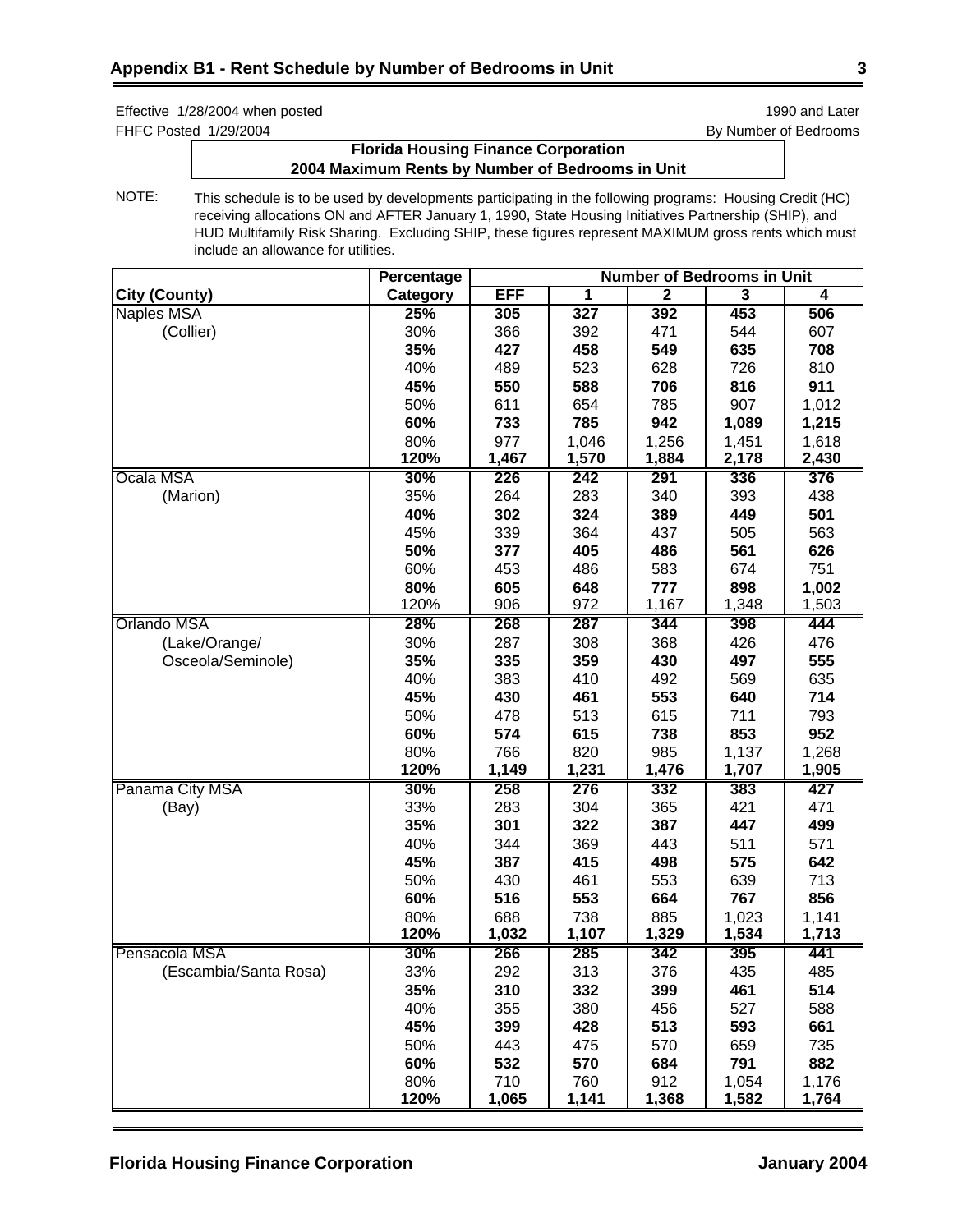Effective 1/28/2004 when posted is a state of the state of the state 1990 and Later 1990 and Later FHFC Posted 1/29/2004 **By Number of Bedrooms** 

# **Florida Housing Finance Corporation 2004 Maximum Rents by Number of Bedrooms in Unit**

|                         | Percentage | <b>Number of Bedrooms in Unit</b> |                  |                |       |       |
|-------------------------|------------|-----------------------------------|------------------|----------------|-------|-------|
| <b>City (County)</b>    | Category   | <b>EFF</b>                        | 1                | $\overline{2}$ | 3     | 4     |
| Punta Gorda MSA         | 30%        | 255                               | $\overline{273}$ | 327            | 379   | 422   |
| (Charlotte)             | 33%        | 280                               | 300              | 360            | 417   | 465   |
|                         | 35%        | 297                               | 318              | 382            | 442   | 493   |
|                         | 40%        | 340                               | 364              | 437            | 505   | 564   |
|                         | 45%        | 382                               | 410              | 491            | 568   | 634   |
|                         | 50%        | 425                               | 455              | 546            | 631   | 705   |
|                         | 60%        | 510                               | 546              | 655            | 758   | 846   |
|                         | 80%        | 680                               | 728              | 875            | 1,011 | 1,127 |
|                         | 120%       | 1,020                             | 1,093            | 1,311          | 1,516 | 1,692 |
| Sarasota-Bradenton MSA  | 30%        | 285                               | 305              | 366            | 423   | 472   |
| (Manatee/Sarasota)      | 35%        | 332                               | 356              | 427            | 493   | 551   |
|                         | 40%        | 380                               | 407              | 489            | 564   | 630   |
|                         | 45%        | 427                               | 457              | 550            | 635   | 708   |
|                         | 50%        | 475                               | 508              | 611            | 705   | 787   |
|                         | 60%        | 570                               | 610              | 733            | 846   | 945   |
|                         | 80%        | 760                               | 814              | 977            | 1,129 | 1,260 |
|                         | 120%       | 1,140                             | 1,221            | 1,467          | 1,693 | 1,890 |
| Tallahassee MSA         | 28%        | 280                               | 300              | 360            | 416   | 464   |
| (Gadsden/Leon)          | 30%        | 300                               | 321              | 386            | 446   | 497   |
|                         | 35%        | 350                               | 375              | 450            | 520   | 581   |
|                         | 40%        | 400                               | 429              | 515            | 595   | 664   |
|                         | 45%        | 450                               | 482              | 579            | 669   | 747   |
|                         | 50%        | 500                               | 536              | 643            | 743   | 830   |
|                         | 60%        | 600                               | 643              | 772            | 892   | 996   |
|                         | 80%        | 801                               | 858              | 1,030          | 1,189 | 1,327 |
|                         | 120%       | 1,200                             | 1,287            | 1,545          | 1,785 | 1,992 |
| Tampa-St.Petersburg-    | 20%        | 179                               | 192              | 230            | 266   | 297   |
| <b>Clearwater MSA</b>   | 30%        | 268                               | 288              | 345            | 399   | 445   |
| (Hernando/Hillsborough/ | 35%        | 313                               | 336              | 403            | 465   | 519   |
| Pasco/Pinellas)         | 40%        | 358                               | 384              | 461            | 532   | 594   |
|                         | 45%        | 402                               | 432              | 518            | 599   | 668   |
|                         | 50%        | 447                               | 480              | 576            | 665   | 742   |
|                         | 60%        | 537                               | 576              | 691            | 798   | 891   |
|                         | 80%        | 716                               | 767              | 921            | 1,065 | 1,187 |
|                         | 120%       | 1,074                             | 1,152            | 1,383          | 1,597 | 1,782 |
| West Palm Beach-        | 25%        | 275                               | 294              | 353            | 408   | 455   |
| Boca Raton MSA          | 30%        | 330                               | 353              | 423            | 490   | 546   |
| (Palm Beach)            | 35%        | 385                               | 412              | 494            | 571   | 637   |
|                         | 40%        | 440                               | 471              | 565            | 653   | 728   |
|                         | 45%        | 495                               | 529              | 635            | 734   | 819   |
|                         | 50%        | 550                               | 588              | 706            | 816   | 910   |
|                         | 60%        | 660                               | 706              | 847            | 979   | 1,092 |
|                         | 80%        | 878                               | 941              | 1,130          | 1,306 | 1,457 |
|                         | 120%       | 1,320                             | 1,413            | 1,695          | 1,959 | 2,184 |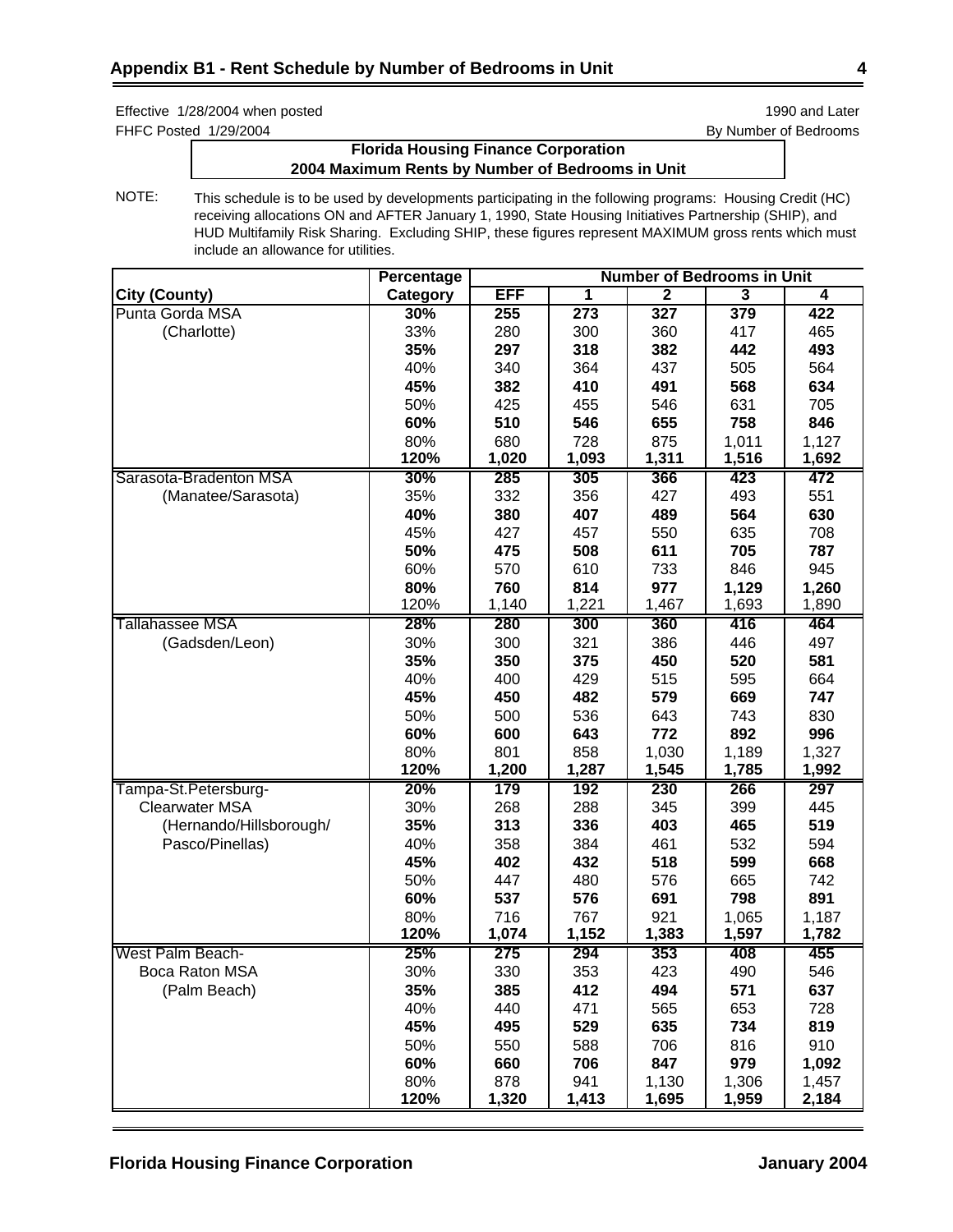FHFC Posted 1/29/2004 **By Number of Bedrooms** 

# **Florida Housing Finance Corporation 2004 Maximum Rents by Number of Bedrooms in Unit**

|                        | Percentage | <b>Number of Bedrooms in Unit</b> |       |                |                         |       |
|------------------------|------------|-----------------------------------|-------|----------------|-------------------------|-------|
| <b>City (County)</b>   | Category   | <b>EFF</b>                        | 1     | $\overline{2}$ | $\overline{\mathbf{3}}$ | 4     |
| <b>Baker County</b>    | 30%        | 270                               | 289   | 347            | 400                     | 447   |
|                        | 35%        | 315                               | 337   | 405            | 467                     | 521   |
|                        | 40%        | 360                               | 385   | 463            | 534                     | 596   |
|                        | 45%        | 405                               | 433   | 520            | 601                     | 670   |
|                        | 50%        | 450                               | 481   | 578            | 668                     | 745   |
|                        | 60%        | 540                               | 578   | 694            | 801                     | 894   |
|                        | 80%        | 720                               | 771   | 925            | 1,068                   | 1,192 |
|                        | 120%       | 1,080                             | 1,156 | 1,389          | 1,603                   | 1,788 |
| <b>Bradford County</b> | 30%        | 248                               | 266   | 318            | 369                     | 411   |
|                        | 33%        | 273                               | 292   | 351            | 405                     | 452   |
|                        | 35%        | 289                               | 310   | 372            | 430                     | 480   |
|                        | 40%        | 331                               | 354   | 426            | 492                     | 549   |
|                        | 45%        | 372                               | 398   | 479            | 553                     | 617   |
|                        | 50%        | 413                               | 443   | 532            | 615                     | 686   |
|                        | 60%        | 496                               | 531   | 639            | 738                     | 823   |
|                        | 80%        | 662                               | 709   | 851            | 983                     | 1,097 |
|                        | 120%       | 993                               | 1,063 | 1,278          | 1,476                   | 1,647 |
| <b>Calhoun County</b>  | 30%        | 226                               | 242   | 291            | 336                     | 376   |
|                        | 35%        | 264                               | 283   | 340            | 393                     | 438   |
|                        | 40%        | 302                               | 324   | 389            | 449                     | 501   |
|                        | 45%        | 339                               | 364   | 437            | 505                     | 563   |
|                        | 50%        | 377                               | 405   | 486            | 561                     | 626   |
|                        | 60%        | 453                               | 486   | 583            | 674                     | 751   |
|                        | 80%        | 605                               | 648   | 777            | 898                     | 1,002 |
|                        | 120%       | 906                               | 972   | 1,167          | 1,348                   | 1,503 |
| <b>Citrus County</b>   | 30%        | 226                               | 242   | 291            | 336                     | 376   |
|                        | 35%        | 264                               | 283   | 340            | 393                     | 438   |
|                        | 40%        | 302                               | 324   | 389            | 449                     | 501   |
|                        | 45%        | 339                               | 364   | 437            | 505                     | 563   |
|                        | 50%        | 377                               | 405   | 486            | 561                     | 626   |
|                        | 60%        | 453                               | 486   | 583            | 674                     | 751   |
|                        | 80%        | 605                               | 648   | 777            | 898                     | 1,002 |
|                        | 120%       | 906                               | 972   | 1,167          | 1,348                   | 1,503 |
| <b>Columbia County</b> | 30%        | 226                               | 242   | 291            | 336                     | 376   |
|                        | 35%        | 264                               | 283   | 340            | 393                     | 438   |
|                        | 40%        | 302                               | 324   | 389            | 449                     | 501   |
|                        | 45%        | 339                               | 364   | 437            | 505                     | 563   |
|                        | 50%        | 377                               | 405   | 486            | 561                     | 626   |
|                        | 60%        | 453                               | 486   | 583            | 674                     | 751   |
|                        | 80%        | 605                               | 648   | 777            | 898                     | 1,002 |
|                        | 120%       | 906                               | 972   | 1,167          | 1,348                   | 1,503 |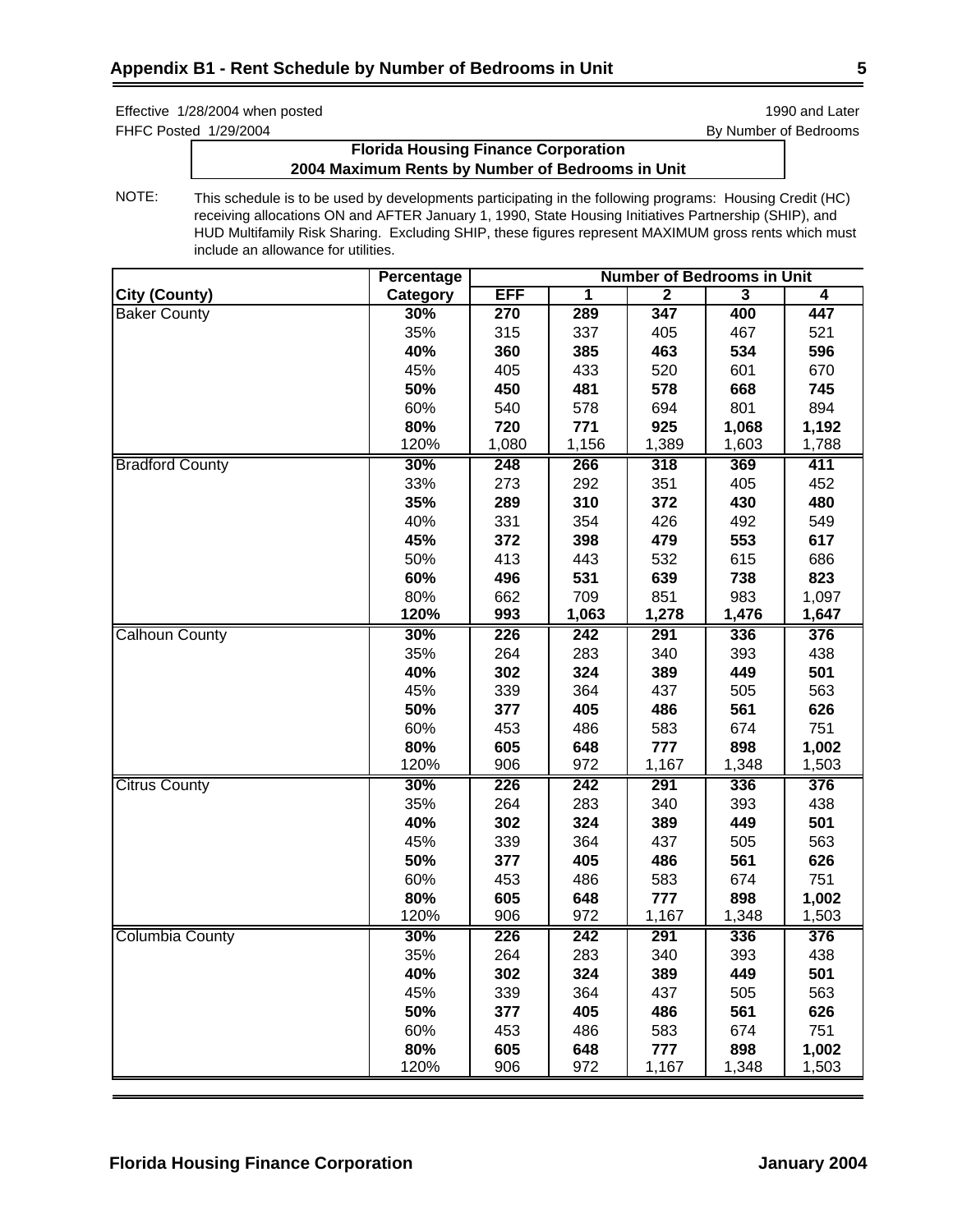FHFC Posted 1/29/2004 **By Number of Bedrooms** 

# **Florida Housing Finance Corporation 2004 Maximum Rents by Number of Bedrooms in Unit**

|                         | Percentage | <b>Number of Bedrooms in Unit</b> |                         |                |                         |                         |
|-------------------------|------------|-----------------------------------|-------------------------|----------------|-------------------------|-------------------------|
| <b>City (County)</b>    | Category   | <b>EFF</b>                        | $\overline{\mathbf{1}}$ | $\overline{2}$ | $\overline{\mathbf{3}}$ | $\overline{\mathbf{4}}$ |
| <b>DeSoto County</b>    | 30%        | 226                               | $\overline{242}$        | 291            | 336                     | 376                     |
|                         | 35%        | 264                               | 283                     | 340            | 393                     | 438                     |
|                         | 40%        | 302                               | 324                     | 389            | 449                     | 501                     |
|                         | 45%        | 339                               | 364                     | 437            | 505                     | 563                     |
|                         | 50%        | 377                               | 405                     | 486            | 561                     | 626                     |
|                         | 60%        | 453                               | 486                     | 583            | 674                     | 751                     |
|                         | 80%        | 605                               | 648                     | 777            | 898                     | 1,002                   |
|                         | 120%       | 906                               | 972                     | 1,167          | 1,348                   | 1,503                   |
| <b>Dixie County</b>     | 30%        | 226                               | 242                     | 291            | 336                     | 376                     |
|                         | 35%        | 264                               | 283                     | 340            | 393                     | 438                     |
|                         | 40%        | 302                               | 324                     | 389            | 449                     | 501                     |
|                         | 45%        | 339                               | 364                     | 437            | 505                     | 563                     |
|                         | 50%        | 377                               | 405                     | 486            | 561                     | 626                     |
|                         | 60%        | 453                               | 486                     | 583            | 674                     | 751                     |
|                         | 80%        | 605                               | 648                     | 777            | 898                     | 1,002                   |
|                         | 120%       | 906                               | 972                     | 1,167          | 1,348                   | 1,503                   |
| <b>Franklin County</b>  | 30%        | 226                               | 242                     | 291            | 336                     | 376                     |
|                         | 35%        | 264                               | 283                     | 340            | 393                     | 438                     |
|                         | 40%        | 302                               | 324                     | 389            | 449                     | 501                     |
|                         | 45%        | 339                               | 364                     | 437            | 505                     | 563                     |
|                         | 50%        | 377                               | 405                     | 486            | 561                     | 626                     |
|                         | 60%        | 453                               | 486                     | 583            | 674                     | 751                     |
|                         | 80%        | 605                               | 648                     | 777            | 898                     | 1,002                   |
|                         | 120%       | 906                               | 972                     | 1,167          | 1,348                   | 1,503                   |
| <b>Gilchrist County</b> | 30%        | 226                               | 242                     | 291            | 336                     | 376                     |
|                         | 35%        | 264                               | 283                     | 340            | 393                     | 438                     |
|                         | 40%        | 302                               | 324                     | 389            | 449                     | 501                     |
|                         | 45%        | 339                               | 364                     | 437            | 505                     | 563                     |
|                         | 50%        | 377                               | 405                     | 486            | 561                     | 626                     |
|                         | 60%        | 453                               | 486                     | 583            | 674                     | 751                     |
|                         | 80%        | 605                               | 648                     | 777            | 898                     | 1,002                   |
|                         | 120%       | 906                               | 972                     | 1,167          | 1,348                   | 1,503                   |
| <b>Glades County</b>    | 30%        | 226                               | 242                     | 291            | 336                     | 376                     |
|                         | 35%        | 264                               | 283                     | 340            | 393                     | 438                     |
|                         | 40%        | 302                               | 324                     | 389            | 449                     | 501                     |
|                         | 45%        | 339                               | 364                     | 437            | 505                     | 563                     |
|                         | 50%        | 377                               | 405                     | 486            | 561                     | 626                     |
|                         | 60%        | 453                               | 486                     | 583            | 674                     | 751                     |
|                         | 80%        | 605                               | 648                     | 777            | 898                     | 1,002                   |
|                         | 120%       | 906                               | 972                     | 1,167          | 1,348                   | 1,503                   |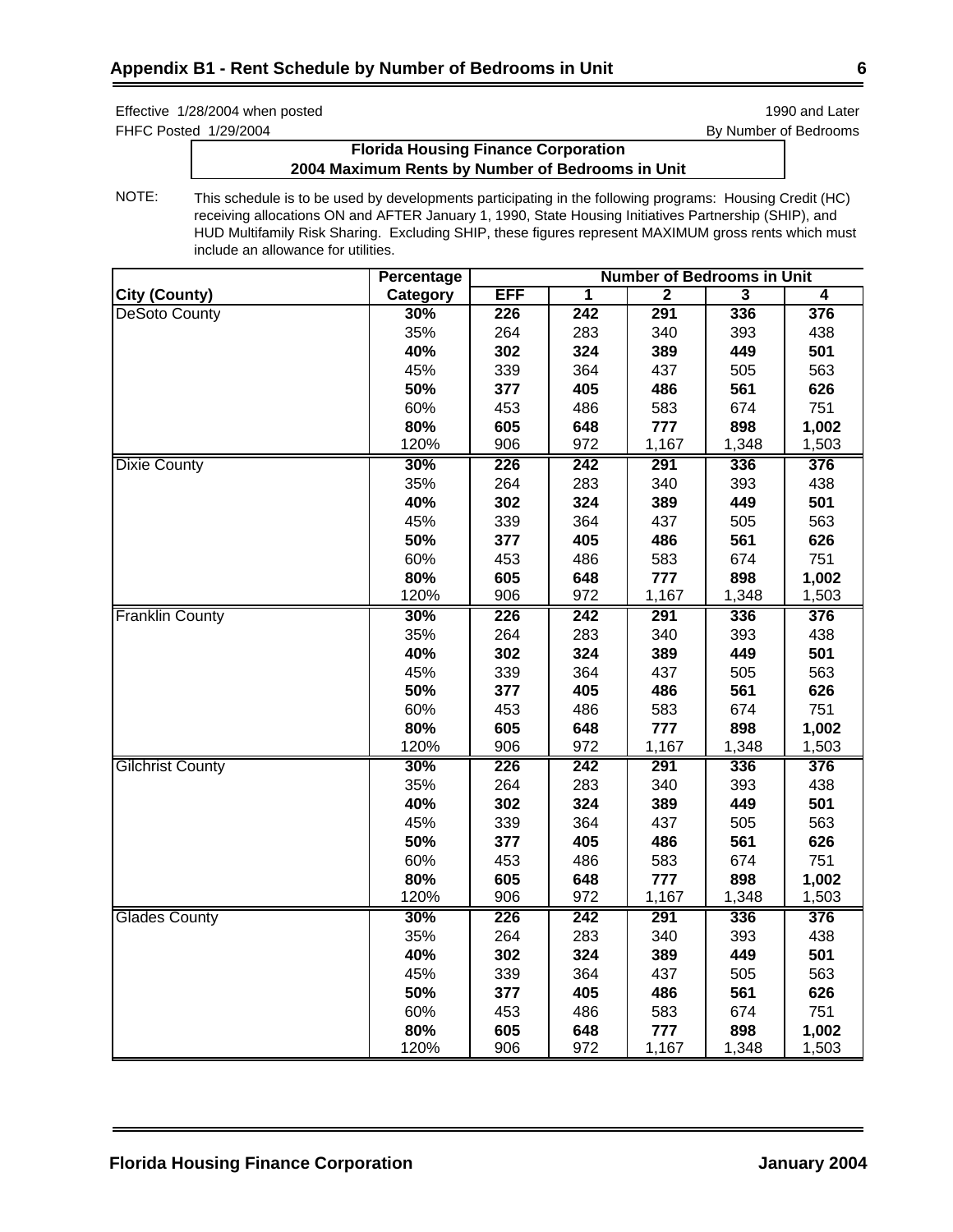FHFC Posted 1/29/2004 **By Number of Bedrooms** 

# **Florida Housing Finance Corporation 2004 Maximum Rents by Number of Bedrooms in Unit**

|                         | Percentage | <b>Number of Bedrooms in Unit</b> |                         |                |                         |       |
|-------------------------|------------|-----------------------------------|-------------------------|----------------|-------------------------|-------|
| <b>City (County)</b>    | Category   | <b>EFF</b>                        | $\overline{\mathbf{1}}$ | $\overline{2}$ | $\overline{\mathbf{3}}$ | 4     |
| <b>Gulf County</b>      | 30%        | 226                               | $\overline{242}$        | 291            | 336                     | 376   |
|                         | 35%        | 264                               | 283                     | 340            | 393                     | 438   |
|                         | 40%        | 302                               | 324                     | 389            | 449                     | 501   |
|                         | 45%        | 339                               | 364                     | 437            | 505                     | 563   |
|                         | 50%        | 377                               | 405                     | 486            | 561                     | 626   |
|                         | 60%        | 453                               | 486                     | 583            | 674                     | 751   |
|                         | 80%        | 605                               | 648                     | 777            | 898                     | 1,002 |
|                         | 120%       | 906                               | 972                     | 1,167          | 1,348                   | 1,503 |
| <b>Hamilton County</b>  | 30%        | 226                               | 242                     | 291            | 336                     | 376   |
|                         | 35%        | 264                               | 283                     | 340            | 393                     | 438   |
|                         | 40%        | 302                               | 324                     | 389            | 449                     | 501   |
|                         | 45%        | 339                               | 364                     | 437            | 505                     | 563   |
|                         | 50%        | 377                               | 405                     | 486            | 561                     | 626   |
|                         | 60%        | 453                               | 486                     | 583            | 674                     | 751   |
|                         | 80%        | 605                               | 648                     | 777            | 898                     | 1,002 |
|                         | 120%       | 906                               | 972                     | 1,167          | 1,348                   | 1,503 |
| <b>Hardee County</b>    | 30%        | 227                               | 243                     | 292            | 338                     | 376   |
|                         | 35%        | 265                               | 283                     | 341            | 394                     | 439   |
|                         | 40%        | 303                               | 324                     | 390            | 450                     | 502   |
|                         | 45%        | 340                               | 365                     | 438            | 506                     | 564   |
|                         | 50%        | 378                               | 405                     | 487            | 563                     | 627   |
|                         | 60%        | 454                               | 486                     | 585            | 675                     | 753   |
|                         | 80%        | 606                               | 649                     | 780            | 900                     | 1,005 |
|                         | 120%       | 909                               | 973                     | 1,170          | 1,351                   | 1,506 |
| <b>Hendry County</b>    | 30%        | 226                               | 242                     | 291            | 336                     | 376   |
|                         | 35%        | 264                               | 283                     | 340            | 393                     | 438   |
|                         | 40%        | 302                               | 324                     | 389            | 449                     | 501   |
|                         | 45%        | 339                               | 364                     | 437            | 505                     | 563   |
|                         | 50%        | 377                               | 405                     | 486            | 561                     | 626   |
|                         | 60%        | 453                               | 486                     | 583            | 674                     | 751   |
|                         | 80%        | 605                               | 648                     | 777            | 898                     | 1,002 |
|                         | 120%       | 906                               | 972                     | 1,167          | 1,348                   | 1,503 |
| <b>Highlands County</b> | 30%        | 242                               | 259                     | 311            | 360                     | 401   |
|                         | 35%        | 282                               | 302                     | 363            | 419                     | 468   |
|                         | 40%        | 323                               | 346                     | 415            | 479                     | 535   |
|                         | 45%        | 363                               | 389                     | 466            | 539                     | 601   |
|                         | 50%        | 403                               | 432                     | 518            | 599                     | 668   |
|                         | 60%        | 484                               | 519                     | 622            | 719                     | 802   |
|                         | 80%        | 645                               | 691                     | 830            | 959                     | 1,070 |
|                         | 120%       | 969                               | 1,038                   | 1,245          | 1,438                   | 1,605 |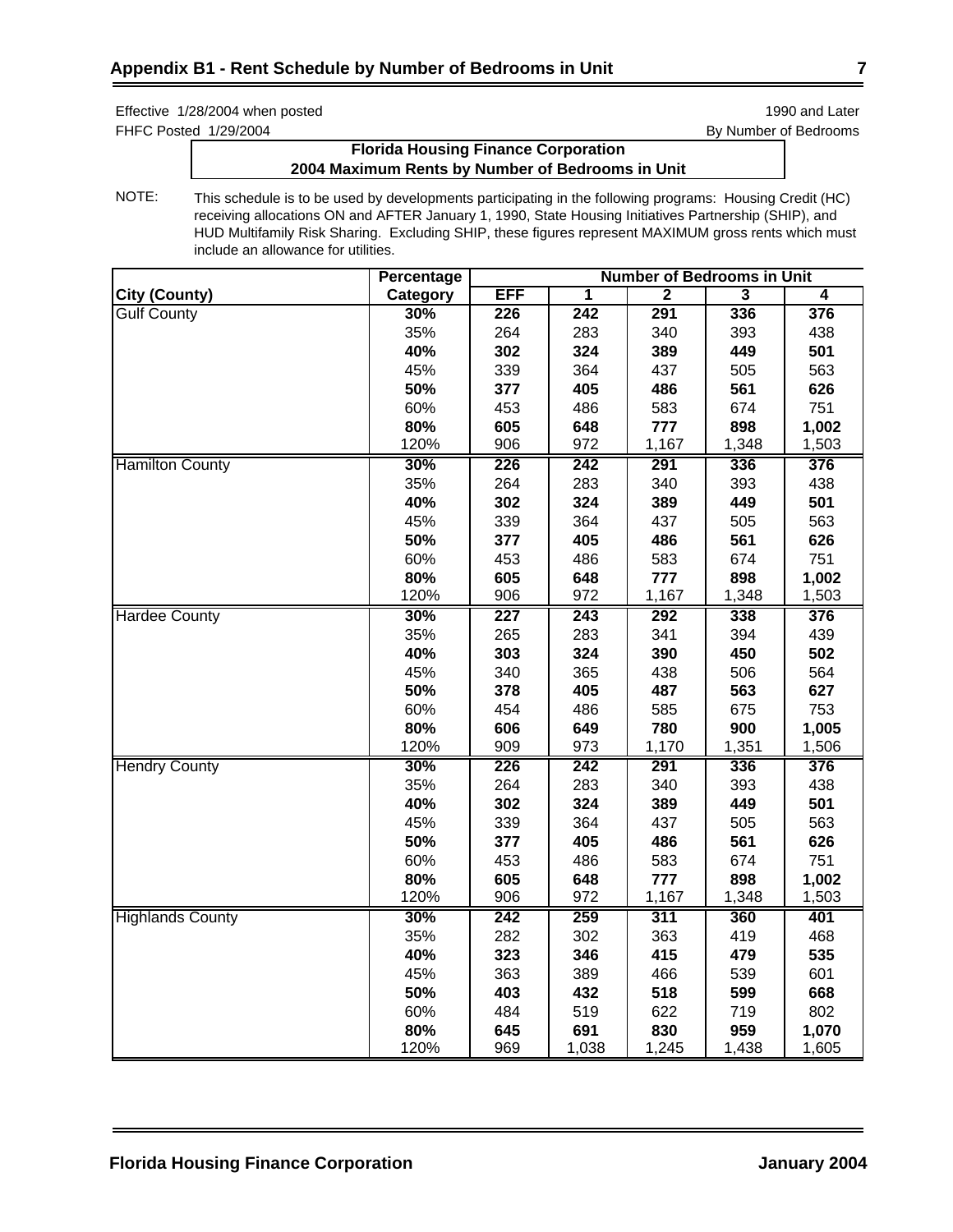FHFC Posted 1/29/2004 **By Number of Bedrooms** 

# **Florida Housing Finance Corporation 2004 Maximum Rents by Number of Bedrooms in Unit**

|                            | <b>Percentage</b> | <b>Number of Bedrooms in Unit</b> |       |                |                         |       |
|----------------------------|-------------------|-----------------------------------|-------|----------------|-------------------------|-------|
| <b>City (County)</b>       | Category          | <b>EFF</b>                        | 1     | $\overline{2}$ | $\overline{\mathbf{3}}$ | 4     |
| <b>Holmes County</b>       | 30%               | 226                               | 242   | 291            | 336                     | 376   |
|                            | 35%               | 264                               | 283   | 340            | 393                     | 438   |
|                            | 40%               | 302                               | 324   | 389            | 449                     | 501   |
|                            | 45%               | 339                               | 364   | 437            | 505                     | 563   |
|                            | 50%               | 377                               | 405   | 486            | 561                     | 626   |
|                            | 60%               | 453                               | 486   | 583            | 674                     | 751   |
|                            | 80%               | 605                               | 648   | 777            | 898                     | 1,002 |
|                            | 120%              | 906                               | 972   | 1,167          | 1,348                   | 1,503 |
| <b>Indian River County</b> | 28%               | 256                               | 275   | 330            | 381                     | 425   |
|                            | 30%               | 275                               | 295   | 353            | 408                     | 456   |
|                            | 35%               | 321                               | 343   | 413            | 476                     | 532   |
|                            | 40%               | 367                               | 393   | 472            | 545                     | 608   |
|                            | 45%               | 412                               | 442   | 531            | 613                     | 684   |
|                            | 50%               | 458                               | 491   | 590            | 681                     | 760   |
|                            | 60%               | 550                               | 589   | 708            | 817                     | 912   |
|                            | 80%               | 733                               | 786   | 943            | 1,089                   | 1,216 |
|                            | 120%              | 1,101                             | 1,179 | 1,416          | 1,635                   | 1,824 |
| <b>Jackson County</b>      | 30%               | 226                               | 242   | 291            | 336                     | 376   |
|                            | 35%               | 264                               | 283   | 340            | 393                     | 438   |
|                            | 40%               | 302                               | 324   | 389            | 449                     | 501   |
|                            | 45%               | 339                               | 364   | 437            | 505                     | 563   |
|                            | 50%               | 377                               | 405   | 486            | 561                     | 626   |
|                            | 60%               | 453                               | 486   | 583            | 674                     | 751   |
|                            | 80%               | 605                               | 648   | 777            | 898                     | 1,002 |
|                            | 120%              | 906                               | 972   | 1,167          | 1,348                   | 1,503 |
| Jefferson County           | 30%               | 241                               | 258   | 310            | 357                     | 398   |
|                            | 35%               | 280                               | 301   | 361            | 417                     | 465   |
|                            | 40%               | 321                               | 344   | 413            | 477                     | 532   |
|                            | 45%               | 361                               | 387   | 464            | 537                     | 598   |
|                            | 50%               | 401                               | 430   | 516            | 596                     | 665   |
|                            | 60%               | 481                               | 516   | 619            | 716                     | 798   |
|                            | 80%               | 642                               | 688   | 826            | 954                     | 1,065 |
|                            | 120%              | 963                               | 1,032 | 1,239          | 1,432                   | 1,596 |
| <b>Lafayette County</b>    | 30%               | 226                               | 242   | 291            | 336                     | 376   |
|                            | 35%               | 264                               | 283   | 340            | 393                     | 438   |
|                            | 40%               | 302                               | 324   | 389            | 449                     | 501   |
|                            | 45%               | 339                               | 364   | 437            | 505                     | 563   |
|                            | 50%               | 377                               | 405   | 486            | 561                     | 626   |
|                            | 60%               | 453                               | 486   | 583            | 674                     | 751   |
|                            | 80%               | 605                               | 648   | 777            | 898                     | 1,002 |
|                            | 120%              | 906                               | 972   | 1,167          | 1,348                   | 1,503 |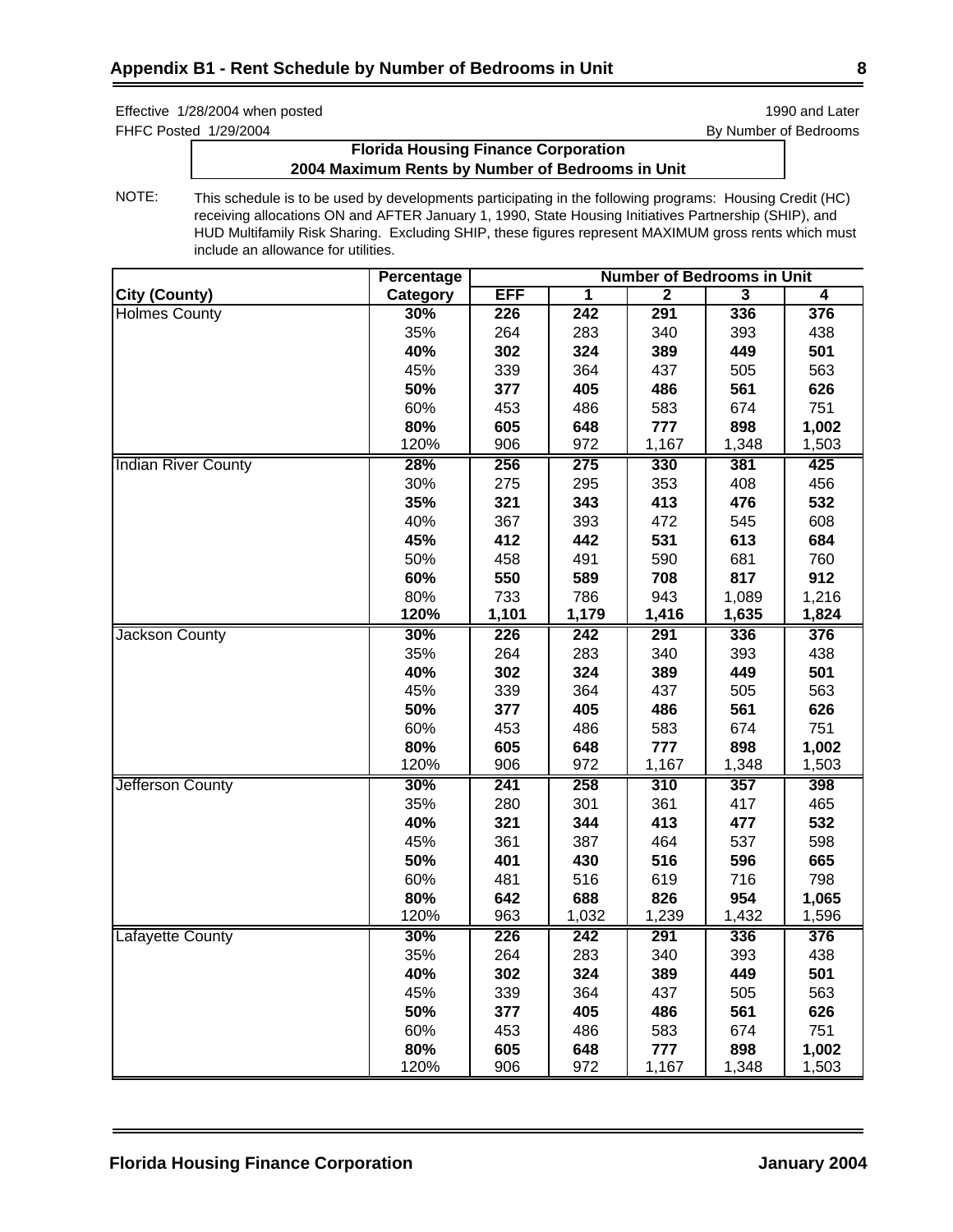FHFC Posted 1/29/2004 **By Number of Bedrooms** 

# **Florida Housing Finance Corporation 2004 Maximum Rents by Number of Bedrooms in Unit**

|                          | <b>Percentage</b> | <b>Number of Bedrooms in Unit</b> |       |                |                         |       |
|--------------------------|-------------------|-----------------------------------|-------|----------------|-------------------------|-------|
| <b>City (County)</b>     | Category          | <b>EFF</b>                        | 1     | $\overline{2}$ | $\overline{\mathbf{3}}$ | 4     |
| Levy County              | 30%               | 226                               | 242   | 291            | 336                     | 376   |
|                          | 35%               | 264                               | 283   | 340            | 393                     | 438   |
|                          | 40%               | 302                               | 324   | 389            | 449                     | 501   |
|                          | 45%               | 339                               | 364   | 437            | 505                     | 563   |
|                          | 50%               | 377                               | 405   | 486            | 561                     | 626   |
|                          | 60%               | 453                               | 486   | 583            | 674                     | 751   |
|                          | 80%               | 605                               | 648   | 777            | 898                     | 1,002 |
|                          | 120%              | 906                               | 972   | 1,167          | 1,348                   | 1,503 |
| <b>Liberty County</b>    | 30%               | 226                               | 242   | 291            | 336                     | 376   |
|                          | 35%               | 264                               | 283   | 340            | 393                     | 438   |
|                          | 40%               | 302                               | 324   | 389            | 449                     | 501   |
|                          | 45%               | 339                               | 364   | 437            | 505                     | 563   |
|                          | 50%               | 377                               | 405   | 486            | 561                     | 626   |
|                          | 60%               | 453                               | 486   | 583            | 674                     | 751   |
|                          | 80%               | 605                               | 648   | 777            | 898                     | 1,002 |
|                          | 120%              | 906                               | 972   | 1,167          | 1,348                   | 1,503 |
| <b>Madison County</b>    | 30%               | 226                               | 242   | 291            | 336                     | 376   |
|                          | 35%               | 264                               | 283   | 340            | 393                     | 438   |
|                          | 40%               | 302                               | 324   | 389            | 449                     | 501   |
|                          | 45%               | 339                               | 364   | 437            | 505                     | 563   |
|                          | 50%               | 377                               | 405   | 486            | 561                     | 626   |
|                          | 60%               | 453                               | 486   | 583            | 674                     | 751   |
|                          | 80%               | 605                               | 648   | 777            | 898                     | 1,002 |
|                          | 120%              | 906                               | 972   | 1,167          | 1,348                   | 1,503 |
| <b>Monroe County</b>     | 28%               | 280                               | 300   | 360            | 416                     | 464   |
|                          | 30%               | 300                               | 321   | 386            | 446                     | 497   |
|                          | 35%               | 350                               | 375   | 450            | 520                     | 581   |
|                          | 40%               | 400                               | 429   | 515            | 595                     | 664   |
|                          | 45%               | 450                               | 482   | 579            | 669                     | 747   |
|                          | 50%               | 500                               | 536   | 643            | 743                     | 830   |
|                          | 60%               | 600                               | 643   | 772            | 892                     | 996   |
|                          | 80%               | 801                               | 858   | 1,030          | 1,189                   | 1,327 |
|                          | 120%              | 1,200                             | 1,287 | 1,545          | 1,785                   | 1,992 |
| <b>Okeechobee County</b> | 30%               | 226                               | 242   | 291            | 336                     | 376   |
|                          | 35%               | 264                               | 283   | 340            | 393                     | 438   |
|                          | 40%               | 302                               | 324   | 389            | 449                     | 501   |
|                          | 45%               | 339                               | 364   | 437            | 505                     | 563   |
|                          | 50%               | 377                               | 405   | 486            | 561                     | 626   |
|                          | 60%               | 453                               | 486   | 583            | 674                     | 751   |
|                          | 80%               | 605                               | 648   | 777            | 898                     | 1,002 |
|                          | 120%              | 906                               | 972   | 1,167          | 1,348                   | 1,503 |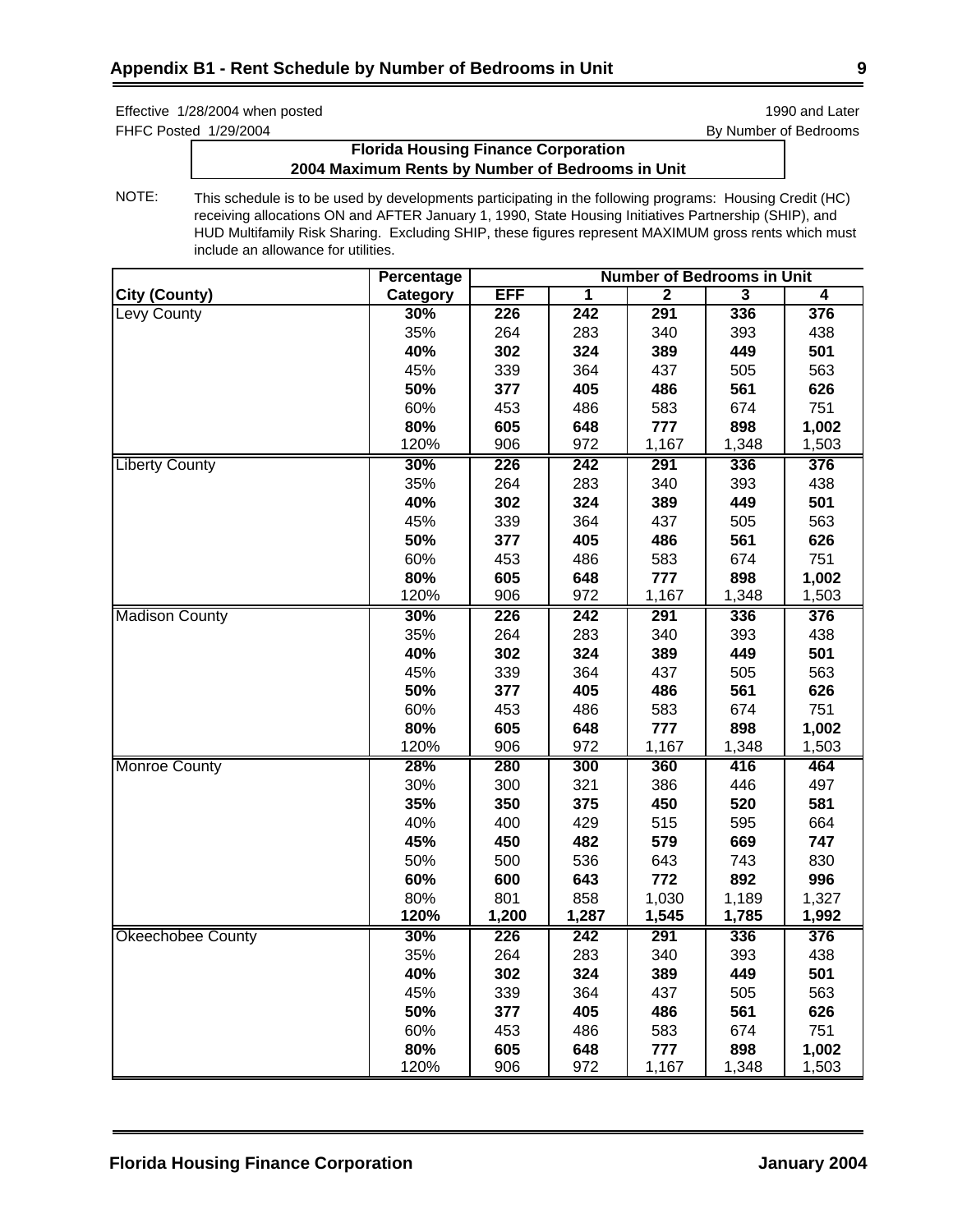FHFC Posted 1/29/2004 **By Number of Bedrooms** 

# **Florida Housing Finance Corporation 2004 Maximum Rents by Number of Bedrooms in Unit**

|                        | <b>Percentage</b> | <b>Number of Bedrooms in Unit</b> |                  |       |       |       |  |
|------------------------|-------------------|-----------------------------------|------------------|-------|-------|-------|--|
| <b>City (County)</b>   | Category          | EFF                               | 1                | 2     | 3     | 4     |  |
| <b>Putnam County</b>   | 30%               | 226                               | $\overline{242}$ | 291   | 336   | 376   |  |
|                        | 35%               | 264                               | 283              | 340   | 393   | 438   |  |
|                        | 40%               | 302                               | 324              | 389   | 449   | 501   |  |
|                        | 45%               | 339                               | 364              | 437   | 505   | 563   |  |
|                        | 50%               | 377                               | 405              | 486   | 561   | 626   |  |
|                        | 60%               | 453                               | 486              | 583   | 674   | 751   |  |
|                        | 80%               | 605                               | 648              | 777   | 898   | 1,002 |  |
|                        | 120%              | 906                               | 972              | 1,167 | 1,348 | 1,503 |  |
| <b>Sumter County</b>   | 30%               | 230                               | 246              | 296   | 341   | 381   |  |
|                        | 35%               | 268                               | 287              | 344   | 398   | 444   |  |
|                        | 40%               | 307                               | 328              | 394   | 455   | 508   |  |
|                        | 45%               | 345                               | 369              | 443   | 512   | 571   |  |
|                        | 50%               | 383                               | 410              | 492   | 569   | 635   |  |
|                        | 60%               | 460                               | 492              | 591   | 683   | 762   |  |
|                        | 80%               | 613                               | 657              | 788   | 911   | 1,016 |  |
|                        | 120%              | 921                               | 985              | 1,182 | 1,366 | 1,524 |  |
| <b>Suwannee County</b> | 30%               | 226                               | 242              | 291   | 336   | 376   |  |
|                        | 35%               | 264                               | 283              | 340   | 393   | 438   |  |
|                        | 40%               | 302                               | 324              | 389   | 449   | 501   |  |
|                        | 45%               | 339                               | 364              | 437   | 505   | 563   |  |
|                        | 50%               | 377                               | 405              | 486   | 561   | 626   |  |
|                        | 60%               | 453                               | 486              | 583   | 674   | 751   |  |
|                        | 80%               | 605                               | 648              | 777   | 898   | 1,002 |  |
|                        | 120%              | 906                               | 972              | 1,167 | 1,348 | 1,503 |  |
| <b>Taylor County</b>   | 30%               | 226                               | 242              | 291   | 336   | 376   |  |
|                        | 35%               | 264                               | 283              | 340   | 393   | 438   |  |
|                        | 40%               | 302                               | 324              | 389   | 449   | 501   |  |
|                        | 45%               | 339                               | 364              | 437   | 505   | 563   |  |
|                        | 50%               | 377                               | 405              | 486   | 561   | 626   |  |
|                        | 60%               | 453                               | 486              | 583   | 674   | 751   |  |
|                        | 80%               | 605                               | 648              | 777   | 898   | 1,002 |  |
|                        | 120%              | 906                               | 972              | 1,167 | 1,348 | 1,503 |  |
| <b>Union County</b>    | 30%               | 236                               | 253              | 302   | 350   | 391   |  |
|                        | 35%               | 274                               | 294              | 353   | 408   | 455   |  |
|                        | 40%               | 314                               | 336              | 404   | 467   | 521   |  |
|                        | 45%               | 353                               | 378              | 454   | 525   | 586   |  |
|                        | 50%               | 392                               | 420              | 505   | 583   | 651   |  |
|                        | 60%               | 471                               | 504              | 606   | 700   | 781   |  |
|                        | 80%               | 628                               | 673              | 808   | 933   | 1,041 |  |
|                        | 120%              | 942                               | 1,009            | 1,212 | 1,401 | 1,563 |  |